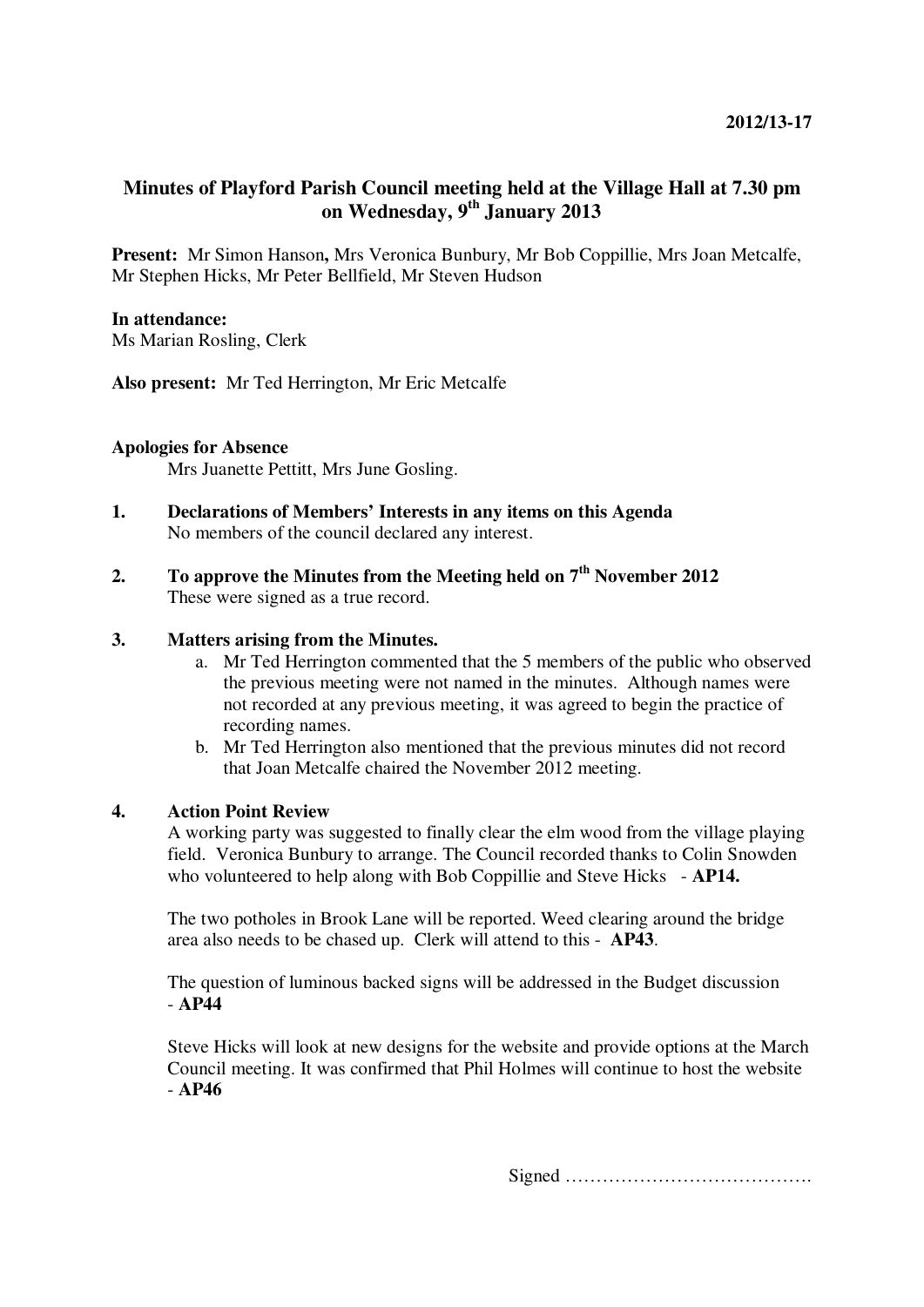The grass cutting issue was left for the Budget discussion – **AP48**.

Slippery footpath from Church Lane to Spring Meadow has still not been dealt with. Clerk to chase this – **AP54**

# **5. District Councillor Steven Hudson**

Steven Hudson had nothing to report as all had been quiet over the Christmas period.

#### **6. Report by Police**

There was no Police report but it was noted from the Kesgrave 12PT report that no crimes had been reported in Playford in December, no report was received for November.

## **7. Finance:-**

#### • **Reporting & authorisation of cheques:-**

| Cheque No 672 | £32.00  | Tax on clerk's salary                            |
|---------------|---------|--------------------------------------------------|
| Cheque No 673 | £25.00  | P Holmes – website costs                         |
| Cheque No 674 | £7.73   | S Cartwright – petrol for Community Payback      |
|               |         | Team                                             |
| Cheque No 675 | £380.02 | <b>Eastern Facilities Management Facilities</b>  |
| Cheque No 676 | £50.00  | M Rosling-4mths storage filing cabs, elec, comp. |
| SO.           | £128.39 | Clerk's salary                                   |
| Cheque No 677 | £32.00  | Tax on clerk's salary                            |
| Cheque No 678 | £20.99  | M Rosling – ink cartridge, postages              |
| Cheque No 679 | £27.99  | Interflora – flowers for councillor June Gosling |
| Cheque No 680 | £742.80 | Norse Commercial Services Ltd-2012 hedge-        |
|               |         | cutting and tree removal                         |

The balance of the account is:-

Barclays £1101.55 (estimated 4.1.13) Barclays no. 2 a/c £132.76 NS&I £1,756.43

• **Budget discussion - to agree the 2013–2014 budget and precept: -**  During discussion, the 2012-2013 overspend was identified as due to one-off costs:

| Hedge maintenance $&$ tree stump removal £743 |       |       |
|-----------------------------------------------|-------|-------|
| Election of councillors                       |       | £751  |
| <b>Provision of Grit Bins</b>                 |       | £500  |
|                                               | Total | £1994 |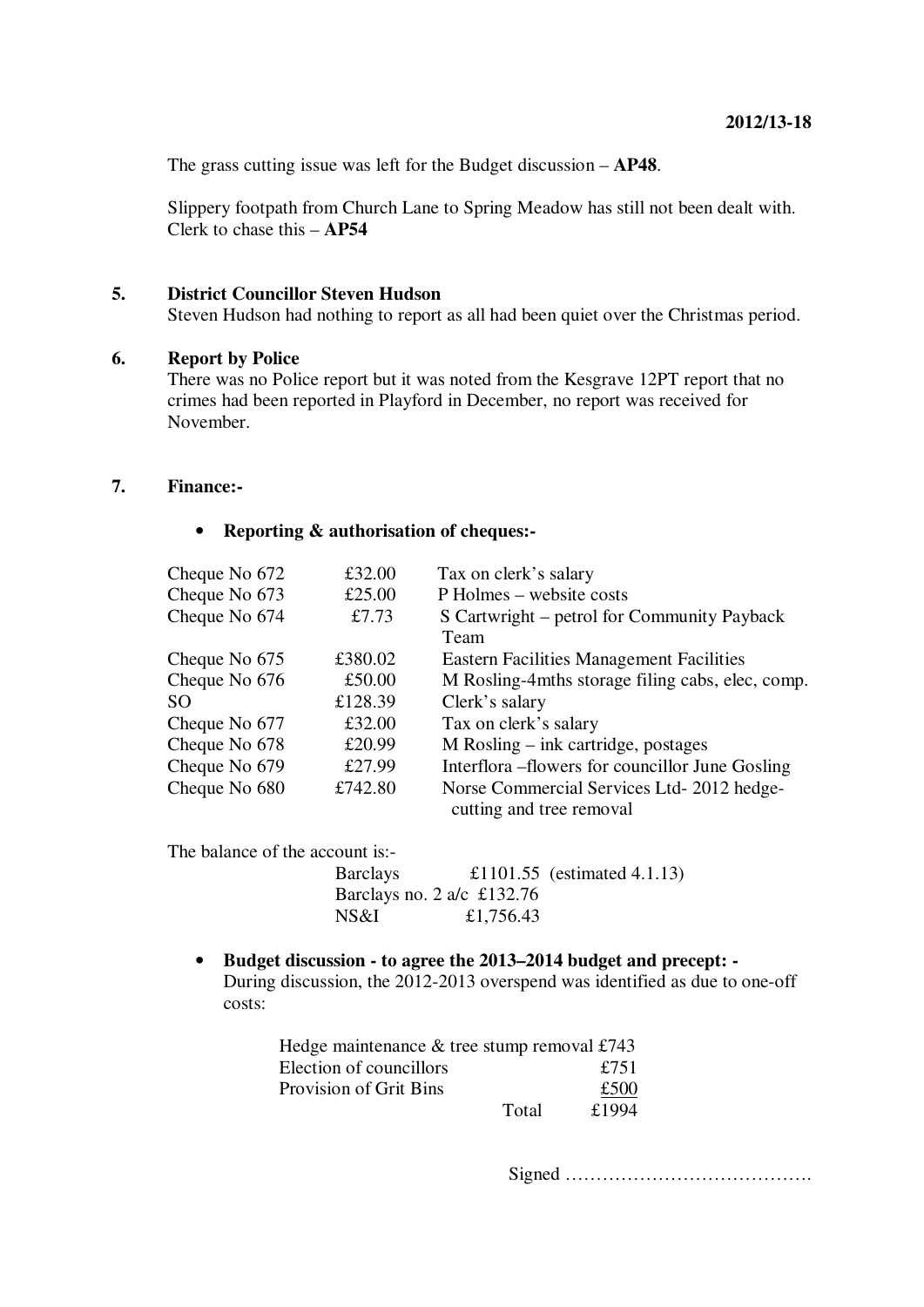This has depleted the Council reserves and it was thought that future use of the reserve to pay for routine expenditure should be avoided. The Council discussed ways of reducing 2012-2013 expenditure and highlighted the donations that the Council make from the precept. It was suggested that these could be reduced or stopped to save money. Another area of discussion was the current maintenance of village field and hedges. It was agreed that the Community Payback Team had not delivered a good service and the grass cutting may be improved upon.

Following the receipt of quotes, the Council discussed the advantages of awarding a contract to a new contractor to maintain the key grass areas and hedges in the village. During this discussion, Ted Herrington volunteered that the Highways department cut the village verges once a year in May. He commented that another cut might be appropriate later in the year.

It was also mentioned that William Stennett had helped by cutting verges in the past and the Chairman agreed to contact Mr Stennett to explore the possibility of him doing something similar late in 2013 – **AP61.**

**A** quote from The Old Parsonage Garden Services (Tom Duchesne) for village hedge/grass maintenance was discussed and compared to current grass and hedge cutting arrangements. It was thought that although more expensive overall, the service would deliver a better product, giving the village better value for money.

However. engaging a new contractor would result in the Council overspending in 2013-2014. Various options were discussed, including economising on other priorities and increasing the precept.

It was agreed that luminous backed road signs, (total cost £1240) was not a priority and should be discarded to save money. In addition to this saving, stopping some of the donations would help to bring the draft budget down to an acceptable level.

Removing the £20 allowed for work done by the Community Payback Team, £250 Village Hall donation, together with removing the donations to the air ambulance and SARS and the costs of the council grass cutting, and adding in the new maintenance costs, the new budget fig is £4271, still higher than the current precept.

The Council agreed that keeping the village tidy was the highest priority and was a good reason for increasing the precept to pay for the new arrangements. This was echoed by Eric Metcalfe from the public domain.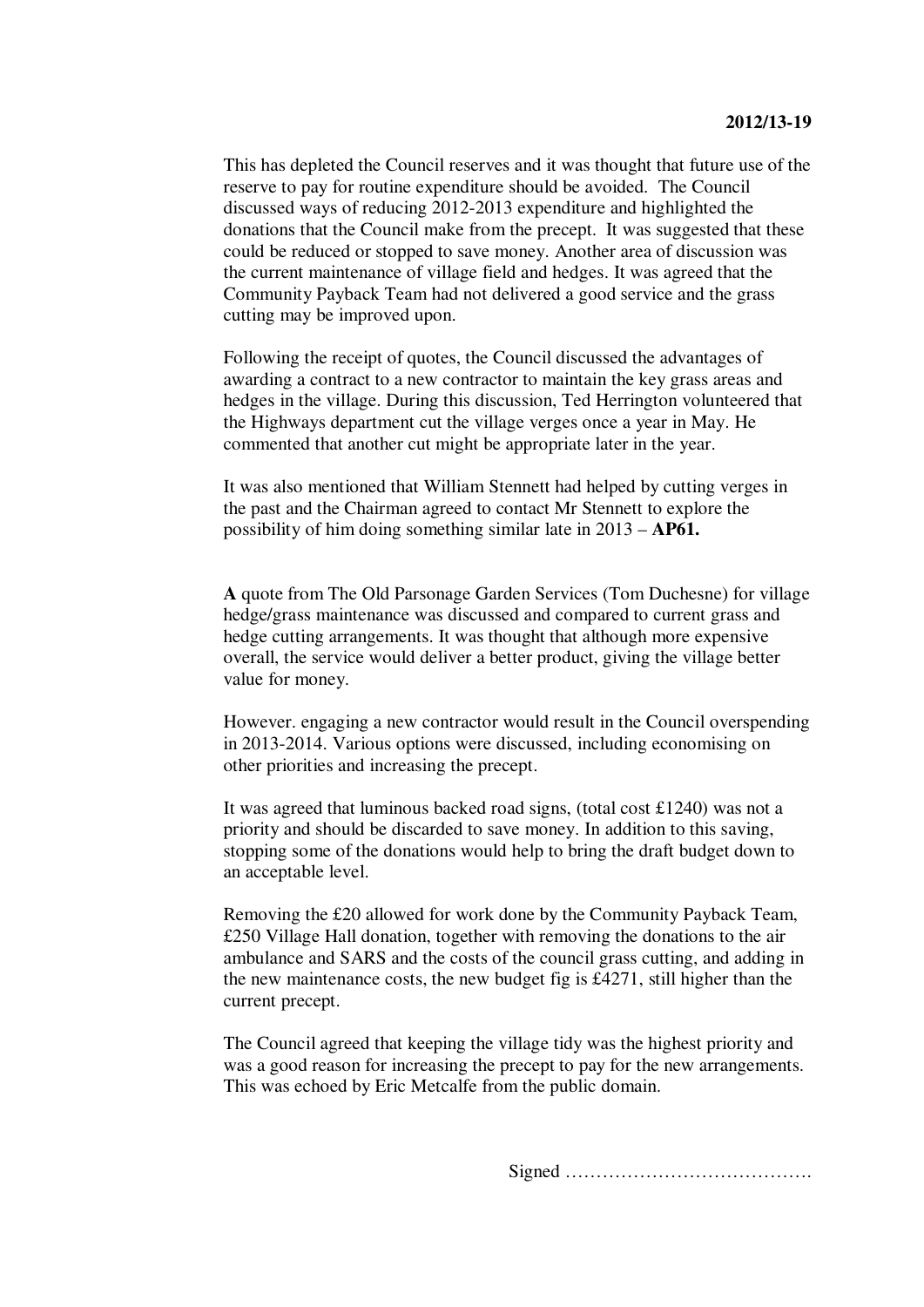A **VOTE** was taken as to whether donations should continue to SARS & EAAA and it was **unanimously decided not to do this**. It was resolved that precept money should not in general be used for donations, especially if the budget is tight.

A **VOTE** was taken on whether to accept the quote from The Old Parsonage Garden Services and this was **unanimously agreed** subject to the inclusion of the extra piece of grass cutting and the flexibility over the number of cuts per year.

The budget was formally accepted by all members of the council.

## • **Setting Precept: -**

Joan Metcalfe explained the new Council Tax changes and that because the Tax Base has changed and the number of households contributing to the precept has reduced, the shortfall may be made up by a government grant which we need to apply for. This grant is for 2013-2014 only and may not be available in subsequent years.

Simon Hanson outlined the choices regarding setting the precept for next year:

- a) We can keep the precept at the same level with the result that we will receive less as the Tax Base has been reduced
- b) We can increase the precept and not accept the grant
- c) We can increase the precept and also apply for the grant

An increase of £500 to the precept would result in an average Council Tax increase of £5.49 per annum per household.

Peter Bellfield mentioned that while there was no cap on spending for the forthcoming year, this might not be the case in subsequent years, commenting that it may be more difficult to increase the precept next time.

A **VOTE** was taken and all councillors agreed to **increase the Precept by £500 for the year 2013-2014 and to apply for the grant.** 

#### **8. County Councillor Peter Bellfield**

Peter Bellfield arrived at 8.15pm and reported:

- a) SCC had been short-listed to be voted the most improved council in the country – this was possibly due to overcoming the problems experienced with the Chief Executive 18 months ago.
- b) Money has been saved on libraries but this has not meant any closures at all.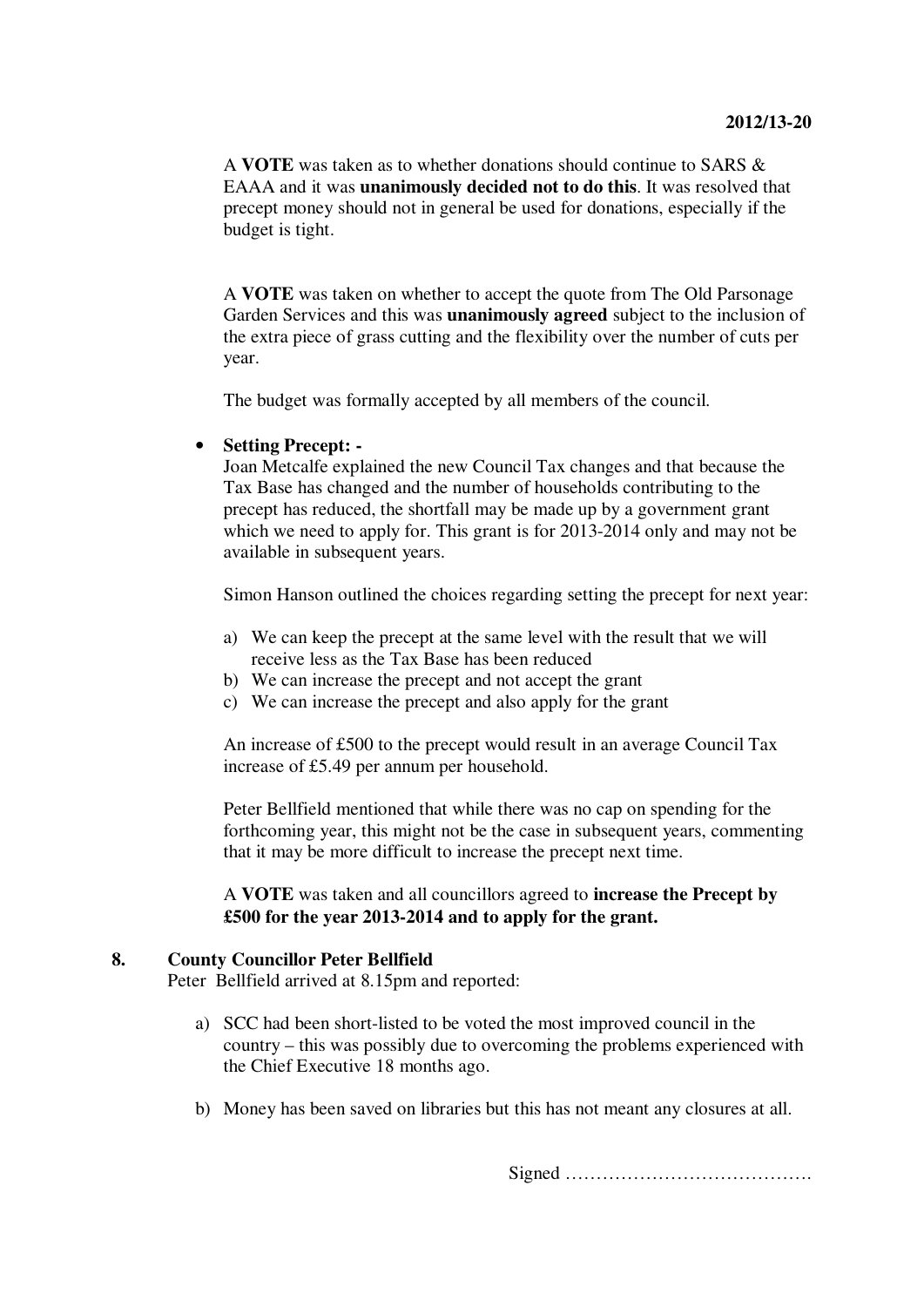- c) £11million has been spent on improving Broadband facilities in the area.
- d) Education. Mr Bellfield reported that Suffolk is the  $3<sup>rd</sup>$  worst county in the country at Keystage II level and as a result, education will be a key priority for Suffolk in the coming years.

The Chair thanked Peter Bellfield for his contribution and Mr Bellfield left the meeting at 8.50pm

#### **9. East Anglian Offshore Windfarm –**

A meeting of Gt & Lt Bealings, Grundisburgh & Culpho and Playford parish councils to discuss consultation issues was held at Little Bealings Village Hall on  $12<sup>th</sup>$ December 2012 - this was attended by Veronica Bunbury and Bob Coppillie.

It was agreed that the subsequent notes submitted by Lt Bealings' clerk, Carol Ramsden summed up the situation. Gt & Lt Bealings are now comfortable about the cable route but Grundisburgh has expressed doubts over the extra traffic involved. Bob Chamberlain from SCC wondered if the statutory time had been allowed for the programme. Sites had been agreed before details have been sorted out and it was felt this was the wrong way round. Concerns were also expressed over drainage of the proposed site and the impact of run-off water, if a significant amount of hard surfaces were put on the site, huge soakaways may be needed to accommodate this. Also there is the question of how long these hard surfaces would remain there and the long term issue of drainage.

A cabinet meeting is to be held at SCC on  $29<sup>th</sup>$  January and any queries on the above may be addressed to Peter Bellfield.

The Council agreed that it is still concerned about the siting of the depot, the access routes and the fact that traffic will have to use minor roads. It was also thought that the Council would like to see clarification of plans and an idea of what the depot will look like.

Veronica Bunbury reported that Bob Chamberlain had said at the meeting we should submit approx. 500 words to  $PINS - this$  should be drafted by  $29<sup>th</sup>$  January and sent to Peter Bellfield **–AP 62** Simon Hanson will draft a note.

# **10. Highways – any new issues**

See action log

# **11. Change of Signatories**

Joan Metcalfe volunteered to be an additional signatory to the bank accounts. Barclays Bank and NS&I mandates were completed to this effect.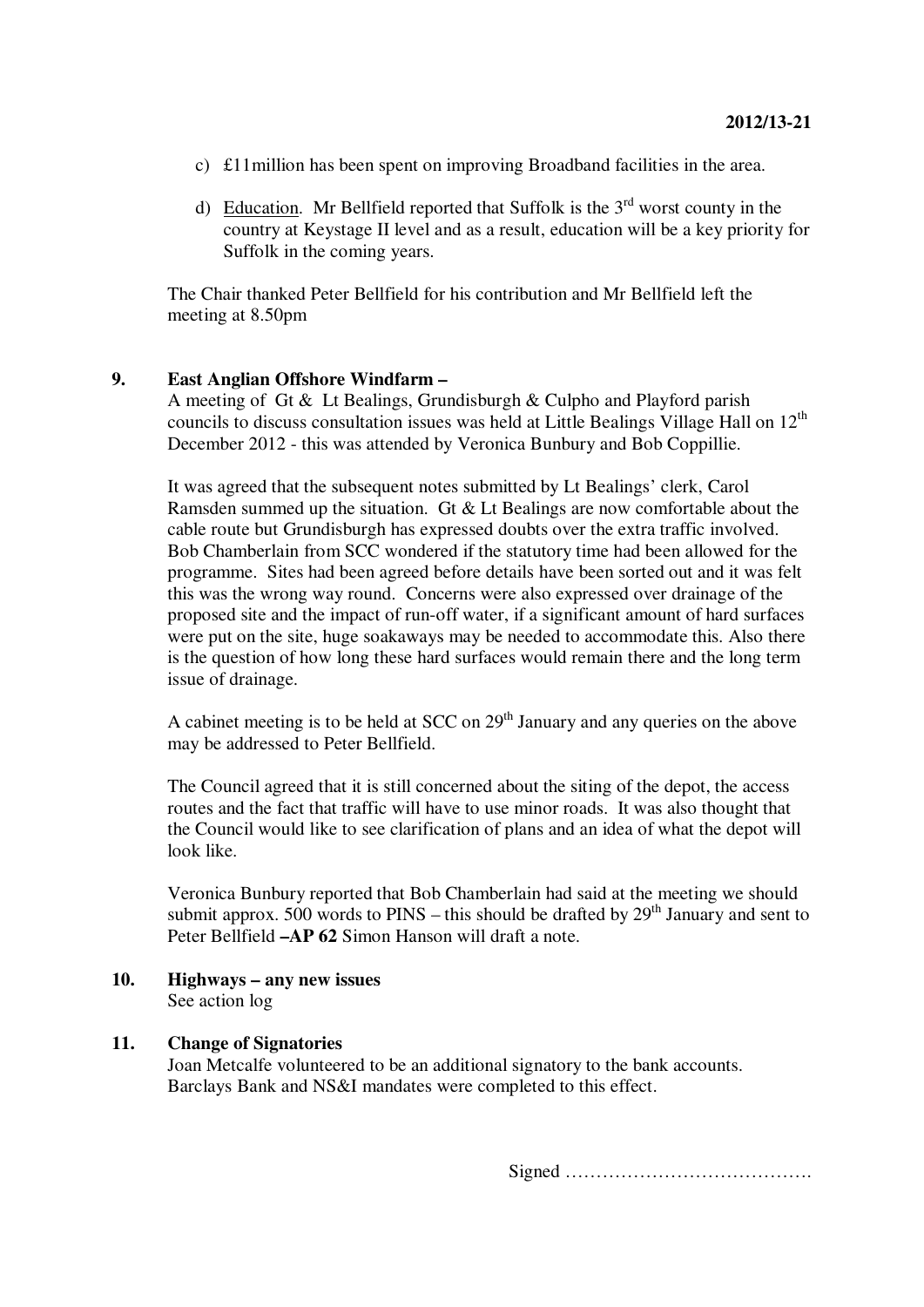#### **12. Bottle bank issues**

It was mentioned that dirty bottles have been dumped in and around the vicinity of the bottle bank and this was felt to be users of the village hall and not parishioners. It was resolved that anyone seen doing this should be approached and asked not to leave them unwashed. It was suggested that the Council ask the Village Hall to place a notice requesting that dirty bottles be taken home **- AP63** VB to talk to Village Hall committee.

#### **13. Correspondence**

- Letters of acknowledgement were received from SARS & East Anglian Air Ambulance thanking us for the donations of £50.00  $&$  £100.00 respectively. A letter will be sent to both of the above explaining that unfortunately we will no longer be able to support them.
- An email from Nidhi Arora of Kesgrave SNT requesting we host a public meeting for them at  $6.30-7.15$ pm on Wednesday  $6<sup>th</sup>$  November 2013 prior to our council meeting. It was resolved to agree to this but to ask that they contact the Village Hall's booking secretary to confirm the booking.
- Letter has been received from Ipswich Borough Council giving notice of its consultation on the Northern Fringe Supplementary Planning Document (SPD) issues and Options document and inviting the council to visit their exhibitions. This letter will be scanned and e-mailed to all councillors.
- Letter from Treasurer of the Village Hall committee to confirm that the charge for the use of the hall during the recent election of Parish Councillors would be waived.
- Letter received from Norfolk & Suffolk Probation Trust, Community Payback Unit to say that from  $1<sup>st</sup>$  January 2013 the NSPT will be asking £75.00 per day for all projects, to cover the cost of transport to and from sites and for supervising offenders whilst carrying out their work. This is because their budget from central government is to be reduced.
- **AP64** Clerk to draft letter to Council telling them of our decision to cancel their contract for grass cutting and a letter to the Community Payback Team telling them of our decision to stop using them.